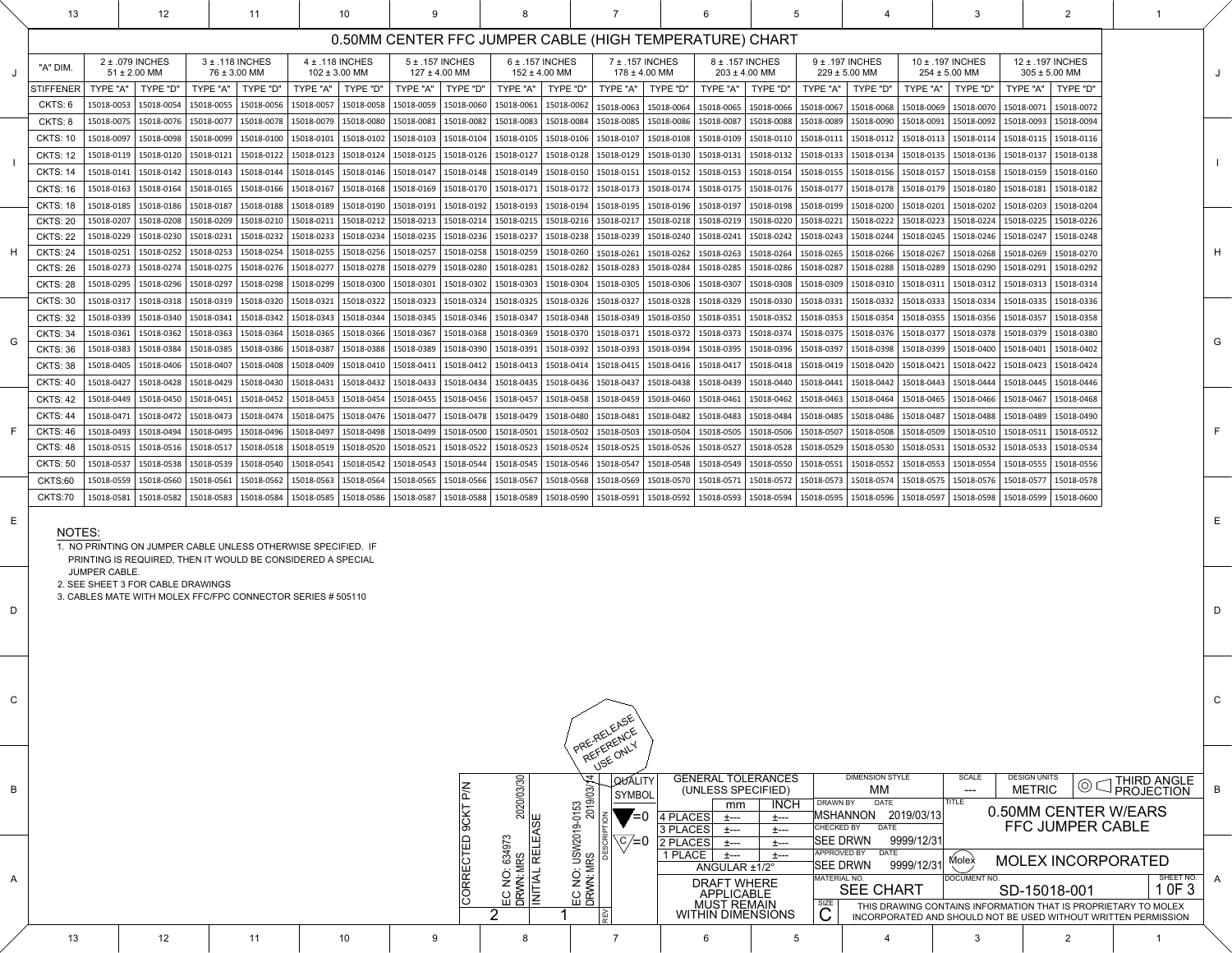C

D

E

F

G

H

I

J

|    |                 |                 |  | <b>QUALITY</b><br>SYMBOL | <b>GENERAL TOLERANCES</b><br>(UNLESS SPECIFIED)        |                             | <b>DIMENSION STYLE</b><br><b>MM</b>                                  | SCALE<br>$\qquad \qquad \blacksquare \blacksquare \blacksquare \blacksquare$ | <b>DESIGN UNITS</b><br>$\circledcirc$<br><b>METRIC</b>                                                                           | $\bigcup$ THIRD ANGLE |  |
|----|-----------------|-----------------|--|--------------------------|--------------------------------------------------------|-----------------------------|----------------------------------------------------------------------|------------------------------------------------------------------------------|----------------------------------------------------------------------------------------------------------------------------------|-----------------------|--|
|    |                 |                 |  | $\mathbf{V} = 0$         | mm<br>$ 4$ PLACES<br>土---<br>3 PLACES                  | <b>INCH</b><br><b>土---</b>  | <b>DATE</b><br>DRAWN BY<br>MSHANNON 2019/03/13<br>CHECKED BY<br>DATE | <b>ITITLE</b>                                                                | 0.50MM CENTER W/EARS<br><b>FFC JUMPER CABLE</b>                                                                                  |                       |  |
|    |                 |                 |  | $C/\equiv 0$             | <u>+</u> ---<br>2 PLACES<br>土---<br>1 PLACE<br>- 土---- | <b>土---</b><br>士---<br>土--- | 9999/12/31<br><b>SEE DRWN</b><br><b>APPROVED BY</b><br>DATE          |                                                                              |                                                                                                                                  |                       |  |
|    |                 |                 |  | . .                      | ANGULAR ±1/2°                                          |                             | 9999/12/31<br><b>SEE DRWN</b><br> MATERIAL NO.                       | Molex<br>DOCUMENT NO.                                                        | <b>MOLEX INCORPORATED</b>                                                                                                        | SHEET NO.             |  |
|    |                 |                 |  | EC NO:<br>DRWN:          | <b>DRAFT WHERE</b><br><b>APPLICABLE</b>                |                             | <b>SEE CHART</b>                                                     |                                                                              | SD-15018-001                                                                                                                     | 2 OF 3                |  |
|    |                 |                 |  |                          | <b>MUST REMAIN</b><br><b>WITHIN DIMENSIONS</b>         |                             | <b>SIZE</b>                                                          |                                                                              | THIS DRAWING CONTAINS INFORMATION THAT IS PROPRIETARY TO MOLEX<br>INCORPORATED AND SHOULD NOT BE USED WITHOUT WRITTEN PERMISSION |                       |  |
| 13 | 12 <sup>1</sup> | 10 <sup>°</sup> |  |                          |                                                        |                             |                                                                      |                                                                              |                                                                                                                                  |                       |  |

|             | 13                                 |                          | 12                                   |                                                    | 11                                  |                                                                                                                                                                                                                                 | 10                       |                         |                                                    | 8           |                                          |                                      |                         |                                                                                                                                                                                                                  | 5              |                                 |                          |                          |                                                                                                                                                                                                                                                                                                                                                                                                                                                                    |                          | 2                                     |                                                                                                                                  |
|-------------|------------------------------------|--------------------------|--------------------------------------|----------------------------------------------------|-------------------------------------|---------------------------------------------------------------------------------------------------------------------------------------------------------------------------------------------------------------------------------|--------------------------|-------------------------|----------------------------------------------------|-------------|------------------------------------------|--------------------------------------|-------------------------|------------------------------------------------------------------------------------------------------------------------------------------------------------------------------------------------------------------|----------------|---------------------------------|--------------------------|--------------------------|--------------------------------------------------------------------------------------------------------------------------------------------------------------------------------------------------------------------------------------------------------------------------------------------------------------------------------------------------------------------------------------------------------------------------------------------------------------------|--------------------------|---------------------------------------|----------------------------------------------------------------------------------------------------------------------------------|
|             |                                    |                          |                                      |                                                    |                                     |                                                                                                                                                                                                                                 |                          |                         |                                                    |             |                                          |                                      |                         | 0.50MM CENTER FFC JUMPER CABLE (HIGH TEMPERATURE) CHART                                                                                                                                                          |                |                                 |                          |                          |                                                                                                                                                                                                                                                                                                                                                                                                                                                                    |                          |                                       |                                                                                                                                  |
|             | "A" DIM                            |                          | 2 ± .079 INCHES<br>$51 \pm 2.00$ MM  |                                                    | 3 ± .118 INCHES<br>$76 \pm 3.00$ MM | $4 \pm .118$ INCHES                                                                                                                                                                                                             | $102 \pm 3.00$ MM        |                         | 5 ± .157 INCHES<br>$127 \pm 4.00$ MM               |             | $6 \pm .157$ INCHES<br>$152 \pm 4.00$ MM | 7 ± .157 INCHES<br>$178 \pm 4.00$ MM |                         | 8 ± .157 INCHES<br>$203 \pm 4.00$ MM                                                                                                                                                                             |                | 9 ± .197 INCHES                 | $229 \pm 5.00$ MM        |                          | 10 ± .197 INCHES<br>$254 \pm 5.00$ MM                                                                                                                                                                                                                                                                                                                                                                                                                              |                          | 12 ± .197 INCHES<br>$305 \pm 5.00$ MM |                                                                                                                                  |
|             | <b>STIFFENER</b>                   | TYPE "A"                 | TYPE "D"                             | TYPE "A"                                           | TYPE "D"                            |                                                                                                                                                                                                                                 | TYPE "A" $\mid$ TYPE "D" | TYPE "A"                | TYPE "D"                                           |             | TYPE "A"   TYPE "D"                      | TYPE "A" $\mid$ TYPE "D"             |                         | TYPE "A"                                                                                                                                                                                                         | TYPE "D"       | TYPE "A"                        | TYPE "D"                 | TYPE "A"                 | TYPE "D"                                                                                                                                                                                                                                                                                                                                                                                                                                                           | TYPE "A"                 | TYPE "D"                              |                                                                                                                                  |
|             | CKTS: 7<br>CKTS: 9                 | 15018-0747<br>15018-0769 |                                      | 15018-0746   15018-0749<br>15018-0768   15018-0771 |                                     | 15018-0748   15018-0751   15018-0750<br>15018-0770   15018-0773   15018-0772                                                                                                                                                    |                          |                         | 15018-0753   15018-0752<br>15018-0775   15018-0774 |             | 15018-0755   15018-0754                  |                                      |                         | $\vert$ 15018-0757   15018-0756   15018-0759   15018-0758<br>15018-0777   15018-0776   15018-0779   15018-0778   15018-0781   15018-0780   15018-0783   15018-0782                                               |                |                                 | $ 15018-0761 15018-0760$ | 15018-0763<br>15018-0785 | 15018-0762<br>15018-0784                                                                                                                                                                                                                                                                                                                                                                                                                                           | 15018-0787               | 15018-0765   15018-0764<br>15018-0786 |                                                                                                                                  |
|             | <b>CKTS: 11</b>                    | 15018-0791               |                                      | 15018-0790   15018-0793                            |                                     | 15018-0792   15018-0795   15018-0794                                                                                                                                                                                            |                          |                         | 15018-0797   15018-0796                            |             |                                          |                                      |                         | 15018-0799   15018-0798   15018-0801   15018-0800   15018-0803   15018-0802   15018-0805   15018-0804                                                                                                            |                |                                 |                          | 15018-0807               | 15018-0806                                                                                                                                                                                                                                                                                                                                                                                                                                                         | 15018-0809               | 15018-0808                            |                                                                                                                                  |
|             | <b>CKTS: 13</b><br><b>CKTS: 15</b> | 15018-0813               | 15018-0835   15018-0834   15018-0837 | 15018-0812   15018-0815                            |                                     | 15018-0814   15018-0817   15018-0816  <br>  15018-0836   15018-0839   15018-0838   15018-0841   15018-0840   15018-0843   15018-0842   15018-0845   15018-0844   15018-0847   15018-0846   15018-0849   15018-0848   15018-0851 |                          |                         |                                                    |             |                                          |                                      |                         | 15018-0819   15018-0818   15018-0821   15018-0820   15018-0823   15018-0822   15018-0825   15018-0824   15018-0827   15018-0826   15018-0829                                                                     |                |                                 |                          |                          | 15018-0828<br>  15018-0850   15018-0853   15018-0852                                                                                                                                                                                                                                                                                                                                                                                                               | $ 15018 - 0831$          | $ 15018-0830$                         |                                                                                                                                  |
|             | <b>CKTS: 17</b>                    | 15018-0857               | 15018-0856                           | 15018-0859                                         |                                     | 15018-0858   15018-0861   15018-0860                                                                                                                                                                                            |                          |                         |                                                    |             |                                          |                                      |                         | 15018-0863   15018-0862   15018-0865   15018-0864   15018-0867   15018-0866   15018-0869   15018-0868   15018-0871   15018-0870                                                                                  |                |                                 |                          |                          | 15018-0873   15018-0872                                                                                                                                                                                                                                                                                                                                                                                                                                            |                          | 15018-0875   15018-0874               |                                                                                                                                  |
|             | <b>CKTS: 19</b>                    |                          | 15018-0879   15018-0878   15018-0881 |                                                    |                                     | 15018-0880   15018-0883   15018-0882                                                                                                                                                                                            |                          | 15018-0885   15018-0884 |                                                    |             |                                          |                                      |                         |                                                                                                                                                                                                                  |                |                                 |                          |                          | 15018-0887   15018-0886   15018-0889   15018-0888   15018-0891   15018-0890   15018-0893   15018-0892   15018-0895   15018-0894                                                                                                                                                                                                                                                                                                                                    |                          | 15018-0897   15018-0896               |                                                                                                                                  |
|             | <b>CKTS: 21</b><br><b>CKTS: 23</b> | 15018-0901<br>15018-0923 | 15018-0900<br>15018-0922             | 15018-0903<br>15018-0925                           | $15018 - 0902$                      | $ 15018-0905 15018-0904$<br>  15018-0924   15018-0927   15018-0926                                                                                                                                                              |                          |                         | 15018-0907   15018-0906<br>15018-0929   15018-0928 |             |                                          |                                      |                         | 15018-0909   15018-0908   15018-0911   15018-0910   15018-0913   15018-0912   15018-0915   15018-0914   15018-0917<br>  15018-0931   15018-0930   15018-0933   15018-0932   15018-0935   15018-0934   15018-0937 |                |                                 | 15018-0936   15018-0939  |                          | 15018-0916<br>15018-0938                                                                                                                                                                                                                                                                                                                                                                                                                                           | 15018-0919<br>15018-0941 | 15018-0918<br>15018-0940              |                                                                                                                                  |
|             | <b>CKTS: 25</b>                    |                          | 15018-0945   15018-0944              | $ 15018-0947$                                      |                                     | 15018-0946   15018-0949   15018-0948                                                                                                                                                                                            |                          |                         | 15018-0951   15018-0950                            |             |                                          |                                      |                         | 15018-0953   15018-0952   15018-0955   15018-0954   15018-0957   15018-0956   15018-0959   15018-0958   15018-0961                                                                                               |                |                                 |                          |                          | 15018-0960                                                                                                                                                                                                                                                                                                                                                                                                                                                         | 15018-0963               | 15018-0962                            |                                                                                                                                  |
|             | <b>CKTS: 27</b>                    | 15018-0967               | 15018-0966                           | 15018-0969                                         |                                     | 15018-0968   15018-0971   15018-0970   15018-0973   15018-0972                                                                                                                                                                  |                          |                         |                                                    |             |                                          |                                      |                         | 15018-0975   15018-0974   15018-0977   15018-0976   15018-0979   15018-0978   15018-0981                                                                                                                         |                |                                 | $ 15018-0980 $           | 15018-0983               | 15018-0982                                                                                                                                                                                                                                                                                                                                                                                                                                                         | 15018-0985               | 15018-0984                            |                                                                                                                                  |
|             | <b>CKTS: 29</b><br><b>CKTS: 31</b> | 15018-0989<br>15018-1011 | 15018-0988<br>15018-1010             | 15018-0991<br>15018-1013                           | 15018-0990                          | 15018-0993   15018-0992<br>15018-1012   15018-1015   15018-1014                                                                                                                                                                 |                          | 15018-0995   15018-0994 | 15018-1017   15018-1016                            |             |                                          |                                      |                         | 15018-0997   15018-0996   15018-0999   15018-0998   15018-1001   15018-1000   15018-1003   15018-1002  <br>  15018-1019   15018-1018   15018-1021   15018-1020   15018-1023   15018-1022                         |                |                                 | 15018-1025   15018-1024  | 15018-1005<br>15018-1027 | 15018-1004<br>15018-1026                                                                                                                                                                                                                                                                                                                                                                                                                                           | 15018-1007<br>15018-1029 | 15018-1006<br>15018-1028              |                                                                                                                                  |
|             | <b>CKTS: 33</b>                    | 15018-1033               |                                      | 15018-1032   15018-1035                            |                                     | 15018-1034   15018-1037   15018-1036                                                                                                                                                                                            |                          |                         | 15018-1039   15018-1038                            |             |                                          |                                      |                         | 15018-1041   15018-1040   15018-1043   15018-1042   15018-1045   15018-1044   15018-1047   15018-1046   15018-1049                                                                                               |                |                                 |                          |                          | 15018-1048                                                                                                                                                                                                                                                                                                                                                                                                                                                         | 15018-1051               | 15018-1050                            |                                                                                                                                  |
|             | <b>CKTS: 35</b>                    | 15018-1055               |                                      | 15018-1054   15018-1057                            |                                     |                                                                                                                                                                                                                                 |                          |                         |                                                    |             |                                          |                                      |                         |                                                                                                                                                                                                                  |                |                                 |                          |                          | 15018-1056   15018-1059   15018-1058   15018-1061   15018-1060   15018-1063   15018-1062   15018-1065   15018-1064   15018-1067   15018-1066   15018-1069   15018-1068   15018-1068   15018-1071   15018-1070                                                                                                                                                                                                                                                      | $  15018 - 1073  $       | $ 15018-1072$                         |                                                                                                                                  |
|             | <b>CKTS: 37</b><br><b>CKTS: 39</b> |                          | 15018-1077   15018-1076   15018-1079 |                                                    |                                     |                                                                                                                                                                                                                                 |                          |                         |                                                    |             |                                          |                                      |                         |                                                                                                                                                                                                                  |                |                                 |                          |                          | 15018-1078   15018-1081   15018-1080   15018-1083   15018-1082   15018-1085   15018-1084   15018-1087   15018-1086   15018-1088   15018-1091   15018-1090   15018-1093   15018-1092   15018-1095   15018-1094<br>  15018-1099   15018-1098   15018-1101   15018-1100   15018-1103   15018-1102   15018-1105   15018-1104   15018-1107   15018-1109   15018-1109   15018-1101   15018-1111   15018-1111   15018-1110   15018-1112   15018-1112                      |                          |                                       |                                                                                                                                  |
| G           | <b>CKTS: 41</b>                    |                          |                                      |                                                    |                                     |                                                                                                                                                                                                                                 |                          |                         |                                                    |             |                                          |                                      |                         |                                                                                                                                                                                                                  |                |                                 |                          |                          | 15018-1121   15018-1120   15018-1123   15018-1122   15018-1125   15018-1124   15018-1127   15018-1126   15018-1129   15018-1128   15018-1131   15018-1130   15018-1133   15018-1132   15018-1135   15018-1137   15018-1136   15                                                                                                                                                                                                                                    |                          |                                       |                                                                                                                                  |
|             | <b>CKTS: 43</b>                    |                          |                                      |                                                    |                                     |                                                                                                                                                                                                                                 |                          |                         |                                                    |             |                                          |                                      |                         |                                                                                                                                                                                                                  |                |                                 |                          |                          | 15018-1142   15018-1142   15018-1145   15018-1144   15018-1147   15018-1146   15018-1149   15018-1148   15018-1151   15018-1152   15018-1152   15018-1155   15018-1154   15018-1157   15018-1159   15018-1158   15018-1158   15                                                                                                                                                                                                                                    |                          |                                       |                                                                                                                                  |
|             | <b>CKTS: 45</b><br><b>CKTS: 47</b> |                          |                                      |                                                    |                                     |                                                                                                                                                                                                                                 |                          |                         |                                                    |             |                                          |                                      |                         |                                                                                                                                                                                                                  |                |                                 |                          |                          | 15018-1165   15018-1164   15018-1167   15018-1166   15018-1169   15018-1168   15018-1171   15018-1170   15018-1173   15018-1172   15018-1173   15018-1174   15018-1174   15018-1174   15018-1172   15018-1174   15018-1174   15<br>15018-1187   15018-1186   15018-1189   15018-1188   15018-1191   15018-1190   15018-1193   15018-1192   15018-1195   15018-1194   15018-1197   15018-1196   15018-1199   15018-1198   15018-1201   15018-1203   15018-1205   15 |                          |                                       |                                                                                                                                  |
|             | <b>CKTS: 49</b>                    |                          |                                      |                                                    |                                     |                                                                                                                                                                                                                                 |                          |                         |                                                    |             |                                          |                                      |                         |                                                                                                                                                                                                                  |                |                                 |                          |                          | 15018-1208   15018-1208   15018-1211   15018-1210   15018-1213   15018-1212   15018-1215   15018-1214   15018-1217   15018-1217   15018-1217   15018-1219   15018-1218   15018-1217   15018-1219   15018-1218   15018-1221                                                                                                                                                                                                                                         |                          |                                       |                                                                                                                                  |
|             |                                    |                          |                                      |                                                    |                                     |                                                                                                                                                                                                                                 |                          |                         |                                                    |             |                                          |                                      |                         |                                                                                                                                                                                                                  |                |                                 |                          |                          |                                                                                                                                                                                                                                                                                                                                                                                                                                                                    |                          |                                       |                                                                                                                                  |
| F           |                                    |                          |                                      |                                                    |                                     |                                                                                                                                                                                                                                 |                          |                         |                                                    |             |                                          |                                      |                         |                                                                                                                                                                                                                  |                |                                 |                          |                          |                                                                                                                                                                                                                                                                                                                                                                                                                                                                    |                          |                                       |                                                                                                                                  |
|             | NOTES:                             |                          |                                      |                                                    |                                     |                                                                                                                                                                                                                                 |                          |                         |                                                    |             |                                          |                                      |                         |                                                                                                                                                                                                                  |                |                                 |                          |                          |                                                                                                                                                                                                                                                                                                                                                                                                                                                                    |                          |                                       |                                                                                                                                  |
|             |                                    |                          |                                      |                                                    |                                     | 1. NO PRINTING ON JUMPER CABLE UNLESS OTHERWISE SPECIFIED. IF                                                                                                                                                                   |                          |                         |                                                    |             |                                          |                                      |                         |                                                                                                                                                                                                                  |                |                                 |                          |                          |                                                                                                                                                                                                                                                                                                                                                                                                                                                                    |                          |                                       |                                                                                                                                  |
|             |                                    | <b>JUMPER CABLE.</b>     |                                      |                                                    |                                     | PRINTING IS REQUIRED, THEN IT WOULD BE CONSIDERED A SPECIAL                                                                                                                                                                     |                          |                         |                                                    |             |                                          |                                      |                         |                                                                                                                                                                                                                  |                |                                 |                          |                          |                                                                                                                                                                                                                                                                                                                                                                                                                                                                    |                          |                                       |                                                                                                                                  |
| E           |                                    |                          | 2. SEE SHEET 3 FOR CABLE DRAWINGS    |                                                    |                                     |                                                                                                                                                                                                                                 |                          |                         |                                                    |             |                                          |                                      |                         |                                                                                                                                                                                                                  |                |                                 |                          |                          |                                                                                                                                                                                                                                                                                                                                                                                                                                                                    |                          |                                       |                                                                                                                                  |
|             |                                    |                          |                                      |                                                    |                                     | 3. CABLES MATE WITH MOLEX FFC/FPC CONNECTOR SERIES # 505110                                                                                                                                                                     |                          |                         |                                                    |             |                                          |                                      |                         |                                                                                                                                                                                                                  |                |                                 |                          |                          |                                                                                                                                                                                                                                                                                                                                                                                                                                                                    |                          |                                       |                                                                                                                                  |
|             |                                    |                          |                                      |                                                    |                                     |                                                                                                                                                                                                                                 |                          |                         |                                                    |             |                                          |                                      |                         |                                                                                                                                                                                                                  |                |                                 |                          |                          |                                                                                                                                                                                                                                                                                                                                                                                                                                                                    |                          |                                       |                                                                                                                                  |
|             |                                    |                          |                                      |                                                    |                                     |                                                                                                                                                                                                                                 |                          |                         |                                                    |             |                                          |                                      |                         |                                                                                                                                                                                                                  |                |                                 |                          |                          |                                                                                                                                                                                                                                                                                                                                                                                                                                                                    |                          |                                       |                                                                                                                                  |
|             |                                    |                          |                                      |                                                    |                                     |                                                                                                                                                                                                                                 |                          |                         |                                                    |             |                                          |                                      |                         |                                                                                                                                                                                                                  |                |                                 |                          |                          |                                                                                                                                                                                                                                                                                                                                                                                                                                                                    |                          |                                       |                                                                                                                                  |
| D           |                                    |                          |                                      |                                                    |                                     |                                                                                                                                                                                                                                 |                          |                         |                                                    |             |                                          |                                      |                         |                                                                                                                                                                                                                  |                |                                 |                          |                          |                                                                                                                                                                                                                                                                                                                                                                                                                                                                    |                          |                                       |                                                                                                                                  |
|             |                                    |                          |                                      |                                                    |                                     |                                                                                                                                                                                                                                 |                          |                         |                                                    |             |                                          |                                      |                         |                                                                                                                                                                                                                  |                |                                 |                          |                          |                                                                                                                                                                                                                                                                                                                                                                                                                                                                    |                          |                                       |                                                                                                                                  |
|             |                                    |                          |                                      |                                                    |                                     |                                                                                                                                                                                                                                 |                          |                         |                                                    |             |                                          |                                      |                         |                                                                                                                                                                                                                  |                |                                 |                          |                          |                                                                                                                                                                                                                                                                                                                                                                                                                                                                    |                          |                                       |                                                                                                                                  |
|             |                                    |                          |                                      |                                                    |                                     |                                                                                                                                                                                                                                 |                          |                         |                                                    |             |                                          |                                      |                         |                                                                                                                                                                                                                  |                |                                 |                          |                          |                                                                                                                                                                                                                                                                                                                                                                                                                                                                    |                          |                                       |                                                                                                                                  |
|             |                                    |                          |                                      |                                                    |                                     |                                                                                                                                                                                                                                 |                          |                         |                                                    |             |                                          |                                      |                         |                                                                                                                                                                                                                  |                |                                 |                          |                          |                                                                                                                                                                                                                                                                                                                                                                                                                                                                    |                          |                                       |                                                                                                                                  |
| $\mathsf C$ |                                    |                          |                                      |                                                    |                                     |                                                                                                                                                                                                                                 |                          |                         |                                                    |             |                                          |                                      |                         |                                                                                                                                                                                                                  |                |                                 |                          |                          |                                                                                                                                                                                                                                                                                                                                                                                                                                                                    |                          |                                       |                                                                                                                                  |
|             |                                    |                          |                                      |                                                    |                                     |                                                                                                                                                                                                                                 |                          |                         |                                                    |             |                                          |                                      |                         |                                                                                                                                                                                                                  |                |                                 |                          |                          |                                                                                                                                                                                                                                                                                                                                                                                                                                                                    |                          |                                       |                                                                                                                                  |
|             |                                    |                          |                                      |                                                    |                                     |                                                                                                                                                                                                                                 |                          |                         |                                                    |             |                                          | PRE-RELEASE<br>REFERENCE             |                         |                                                                                                                                                                                                                  |                |                                 |                          |                          |                                                                                                                                                                                                                                                                                                                                                                                                                                                                    |                          |                                       |                                                                                                                                  |
|             |                                    |                          |                                      |                                                    |                                     |                                                                                                                                                                                                                                 |                          |                         |                                                    |             |                                          | USE ONLY                             |                         |                                                                                                                                                                                                                  |                |                                 |                          |                          |                                                                                                                                                                                                                                                                                                                                                                                                                                                                    |                          |                                       |                                                                                                                                  |
|             |                                    |                          |                                      |                                                    |                                     |                                                                                                                                                                                                                                 |                          |                         |                                                    |             |                                          | <b>QUALITY</b>                       |                         | <b>GENERAL TOLERANCES</b>                                                                                                                                                                                        |                |                                 | <b>DIMENSION STYLE</b>   |                          | <b>SCALE</b>                                                                                                                                                                                                                                                                                                                                                                                                                                                       | <b>DESIGN UNITS</b>      | $\circledcirc$                        | THIRD ANGLE<br>PROJECTION                                                                                                        |
| B           |                                    |                          |                                      |                                                    |                                     |                                                                                                                                                                                                                                 |                          |                         |                                                    |             |                                          | <b>SYMBOL</b>                        |                         | (UNLESS SPECIFIED)<br>mm                                                                                                                                                                                         | <b>INCH</b>    | <b>DRAWN BY</b>                 | <b>MM</b><br><b>DATE</b> |                          | $\qquad \qquad \blacksquare \blacksquare \blacksquare$<br><b>TITLE</b>                                                                                                                                                                                                                                                                                                                                                                                             | <b>METRIC</b>            |                                       |                                                                                                                                  |
|             |                                    |                          |                                      |                                                    |                                     |                                                                                                                                                                                                                                 |                          |                         |                                                    |             |                                          | $\epsilon = 0$                       | $ 4$ PLACES             | 土---                                                                                                                                                                                                             | $±---$         | MSHANNON                        |                          | 2019/03/13               |                                                                                                                                                                                                                                                                                                                                                                                                                                                                    |                          | 0.50MM CENTER W/EARS                  |                                                                                                                                  |
|             |                                    |                          |                                      |                                                    |                                     |                                                                                                                                                                                                                                 |                          |                         |                                                    |             |                                          | $\setminus$ C $/$ =0                 | 3 PLACES<br>$ 2$ PLACES | 士---<br>土---                                                                                                                                                                                                     | $±---$<br>t--- | CHECKED BY<br><b>SEE DRWN</b>   | <b>DATE</b>              | 9999/12/31               |                                                                                                                                                                                                                                                                                                                                                                                                                                                                    |                          | <b>FFC JUMPER CABLE</b>               |                                                                                                                                  |
|             |                                    |                          |                                      |                                                    |                                     |                                                                                                                                                                                                                                 |                          |                         |                                                    |             |                                          |                                      | 1 PLACE                 | 土---                                                                                                                                                                                                             | 士---           | <b>APPROVED BY</b>              | <b>DATE</b>              |                          | Molex                                                                                                                                                                                                                                                                                                                                                                                                                                                              |                          | <b>MOLEX INCORPORATED</b>             |                                                                                                                                  |
| A           |                                    |                          |                                      |                                                    |                                     |                                                                                                                                                                                                                                 |                          |                         |                                                    | <b>SHEE</b> |                                          |                                      |                         | ANGULAR ±1/2°<br><b>DRAFT WHERE</b>                                                                                                                                                                              |                | <b>SEE DRWN</b><br>MATERIAL NO. |                          | 9999/12/31               | <b>DOCUMENT NO</b>                                                                                                                                                                                                                                                                                                                                                                                                                                                 |                          |                                       | SHEET NO.                                                                                                                        |
|             |                                    |                          |                                      |                                                    |                                     |                                                                                                                                                                                                                                 |                          |                         |                                                    | <b>SEE</b>  | EC NO:                                   |                                      |                         | <b>APPLICABLE</b>                                                                                                                                                                                                |                |                                 | <b>SEE CHART</b>         |                          |                                                                                                                                                                                                                                                                                                                                                                                                                                                                    | SD-15018-001             |                                       | 2 OF 3                                                                                                                           |
|             |                                    |                          |                                      |                                                    |                                     |                                                                                                                                                                                                                                 |                          |                         |                                                    |             |                                          |                                      |                         | <b>MUST REMAIN</b><br><b>WITHIN DIMENSIONS</b>                                                                                                                                                                   |                | $rac{size}{C}$                  |                          |                          |                                                                                                                                                                                                                                                                                                                                                                                                                                                                    |                          |                                       | THIS DRAWING CONTAINS INFORMATION THAT IS PROPRIETARY TO MOLEX<br>INCORPORATED AND SHOULD NOT BE USED WITHOUT WRITTEN PERMISSION |

| ٠<br>۰, |
|---------|
|---------|